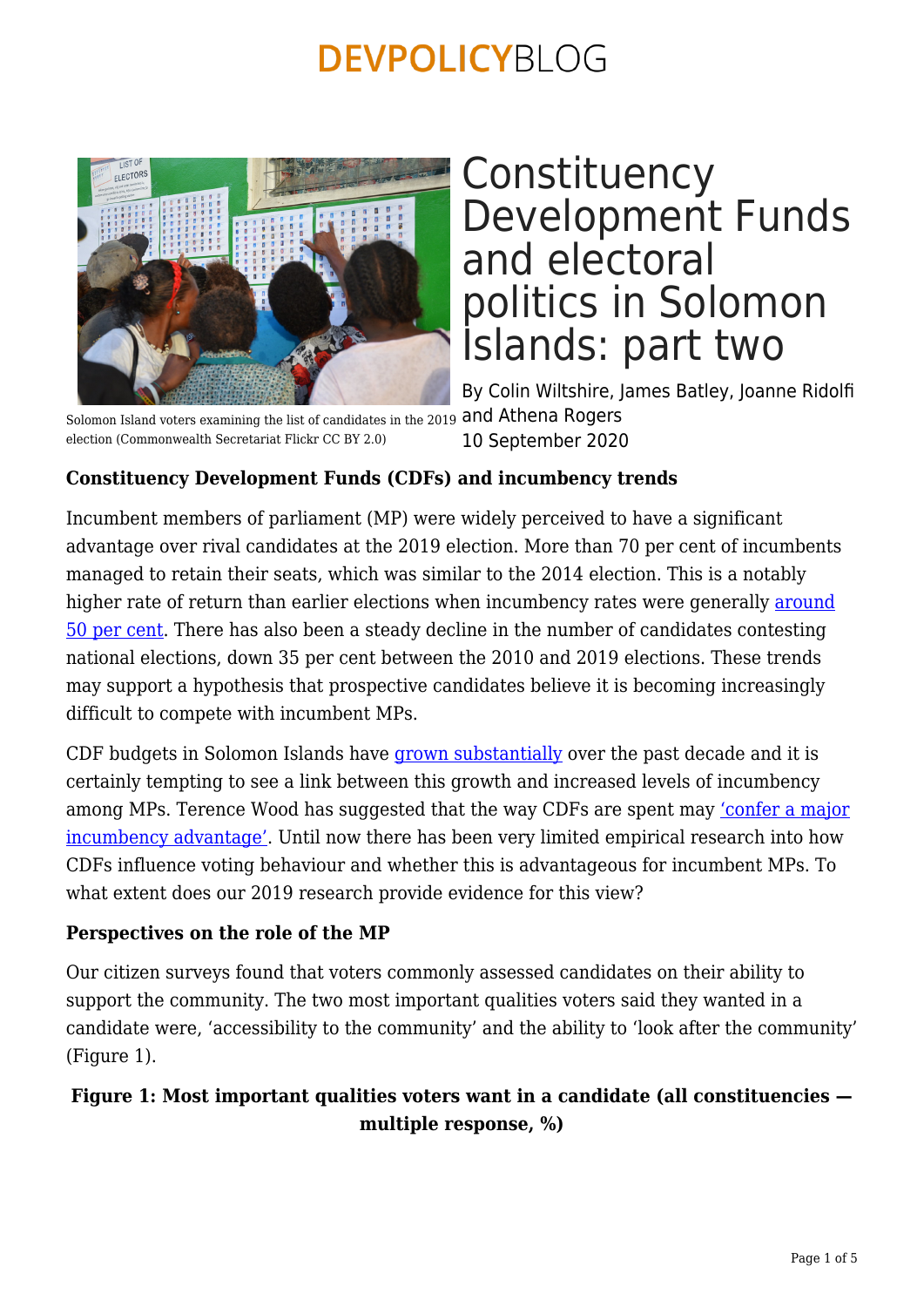

These two attributes were more important than policies or party affiliation when deciding who to vote for. This speaks to the common expectation that it is the role of the MP to deliver benefits to constituents, which can be achieved through CDF spending (in particular where MPs do not have ready access to sources of private financing).

#### **Influence of CDFs on voting behaviour**

Voters were also asked if they believed that CDF spending over the previous electoral cycle would influence voting behaviour in their constituency during the 2019 elections. Across our sampled constituencies, more than half of those surveyed believed that the way CDFs were spent would influence the decisions of most voters at the polling booth (Figure 2).

### **Figure 2: Voters who thought CDF spending would influence voting behaviour (all constituencies)**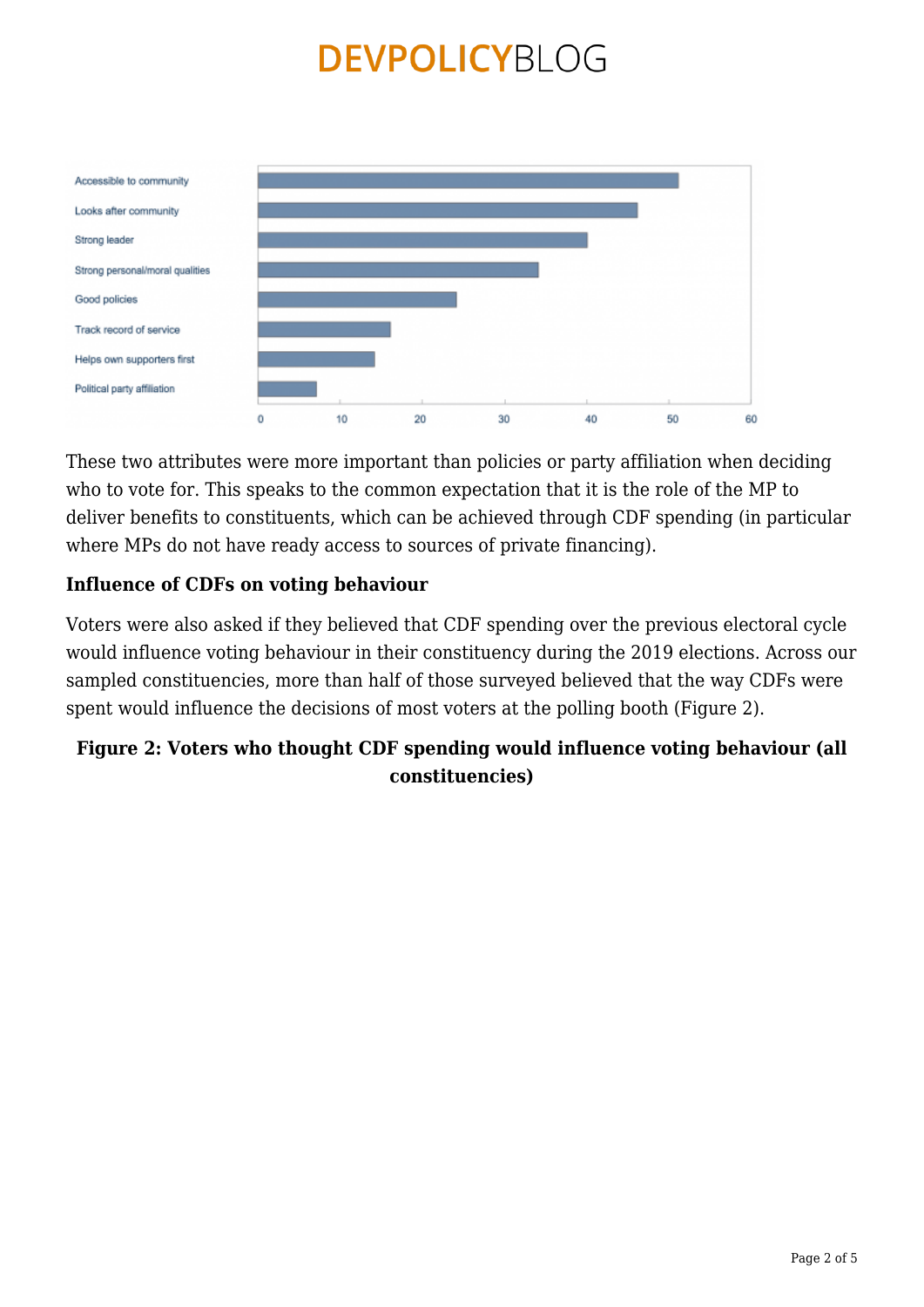

What is clear from our results is that the management and distribution of CDFs is a visible and vitally important role performed by MPs. The following quote is representative of the strong expectation among voters that MPs should deliver direct benefits to constituents:

*The community never received anything from MP for last five years, and it is a very sad and stressful thing for this community, feeling that no one represents us in parliament.*

Observers also noted that some communities believed they did not receive CDF benefits because they failed to vote as a collective for the MP at the previous election. According to one observer:

*Voters in each location explained that this was a consequence of their tendency to 'vote loosely' for multiple candidates — because the member did not secure many votes from their community, they [the community] did not receive any CDF-funded projects … [A] number of voters explained that the consequence of their 'choice' to 'vote loosely', was receiving no support.*

This suggests that citizens may be incentivised to vote on the basis of candidates' likelihood of success in order to maximise their community's chances of receiving CDF benefits from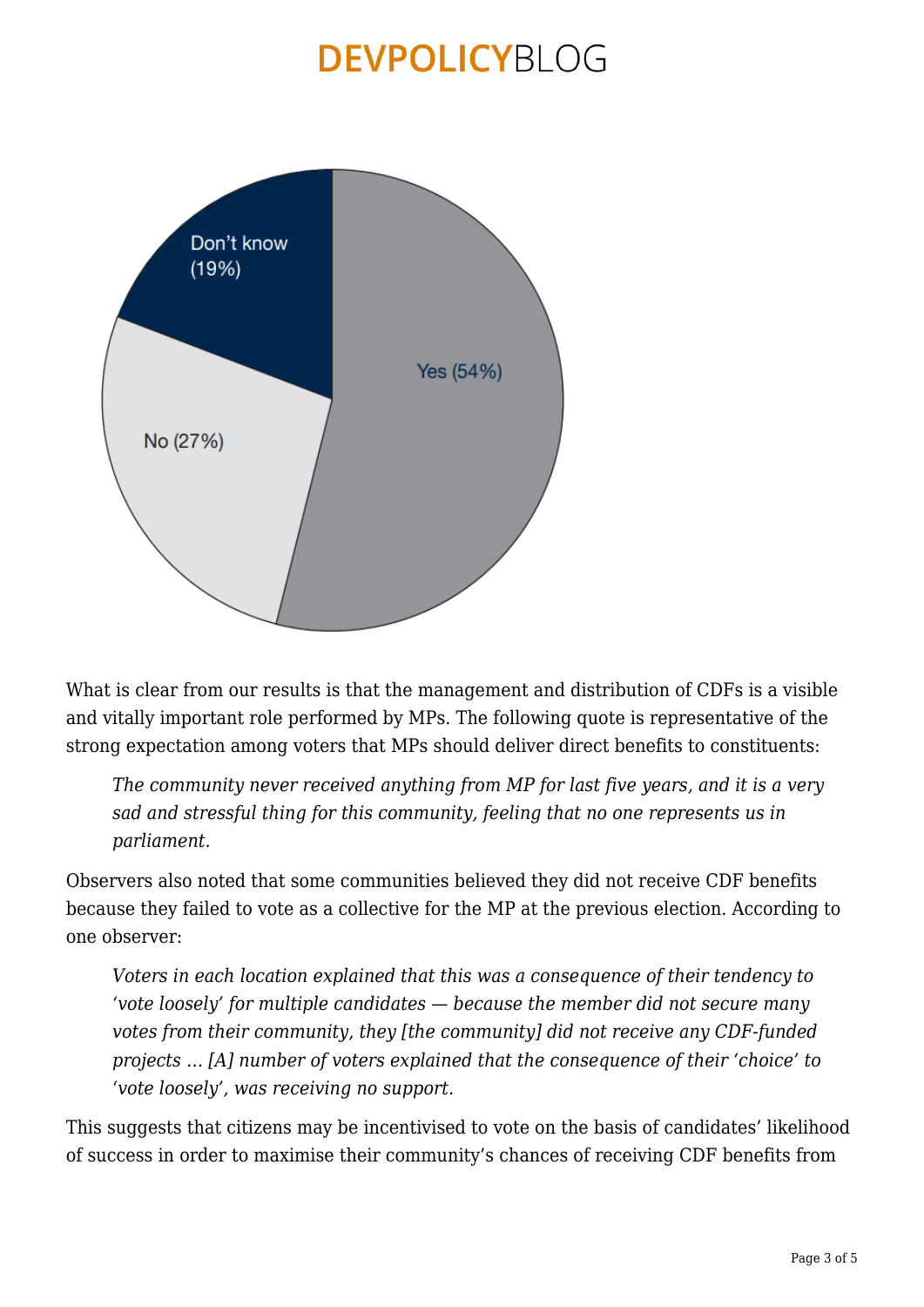the winning MP.

Overall, our research findings provide evidence that CDF spending has a significant impact on how voters evaluate the performance of the incumbent MP. The fact that CDFs have increased over the past decade means that MP contributions have likely become more visible and according to our surveys, contributing direct benefits to the community is what voters want in an MP. Therefore, the effective management of CDFs across the electoral cycle could well provide benefits for re-election prospects, just as perceptions of mismanagement could be detrimental for MPs.

It should be stressed that CDFs are by no means the only factor influencing the electoral fate of sitting MPs and of candidates challenging them. Elections in Solomon Islands are not simply auctions that go to the highest bidder. As suggested in Figure 1, for instance, voters do appear to place weight on the perceived personal qualities of candidates. Hiriasia (2016) has emphasised the importance [of mobilising candidates' kinship networks](http://ssgm.bellschool.anu.edu.au/sites/default/files/publications/attachments/2016-08/dp_2016_4_hiriasia.pdf) as an effective campaign strategy. The 2019 election also saw a significant increase in nomination fees. This may have served as a disincentive for some prospective candidates and, by extension, may have further tilted the playing field in favour of incumbents.

In the end it is not possible to be definitive on the question of voter motivations, although our research findings tend to support the view that CDFs, if well managed, can play an important role in boosting the chances of re-election for incumbent MPs.

*The ANU Department of Pacific Affairs ran a large-scale election observation exercise in Solomon Islands prior to, during and following national elections held on 3rd April 2019. Observations were conducted in 15 of Solomon Islands' 50 constituencies by 90 observers, 77 of whom were Solomon Islanders. The research comprised of direct election observations and almost 5000 citizen surveys. This blog was first published as [DPA In Brief 2020/19](http://dpa.bellschool.anu.edu.au/experts-publications/publications/7597/ib-202019-constituency-development-funds-and-electoral) and is the second in a [series](https://devpolicy.org/tag/2019-solomon-islands-national-general-election-observation-report/) highlighting key findings that draw on data canvassed in the [2019 Solomon Islands National General Elections Observation Report.](http://dpa.bellschool.anu.edu.au/sites/default/files/uploads/2020-01/anu-election-report-2019_final_print_version.pdf) You can find the first blog [here.](https://devpolicy.org/constituency-development-funds-and-electoral-politics-in-solomon-islands-part-one-20200907/)*

### **About the author/s**

### **Colin Wiltshire**

Colin Wiltshire is a Research Fellow at the Department of Pacific Affairs at the Australian National University. He conducts research on political economy aspects of development in Melanesia. Prior to completing his PhD on the politics of service delivery in PNG, he worked at AusAID where he served in Timor-Leste and PNG.